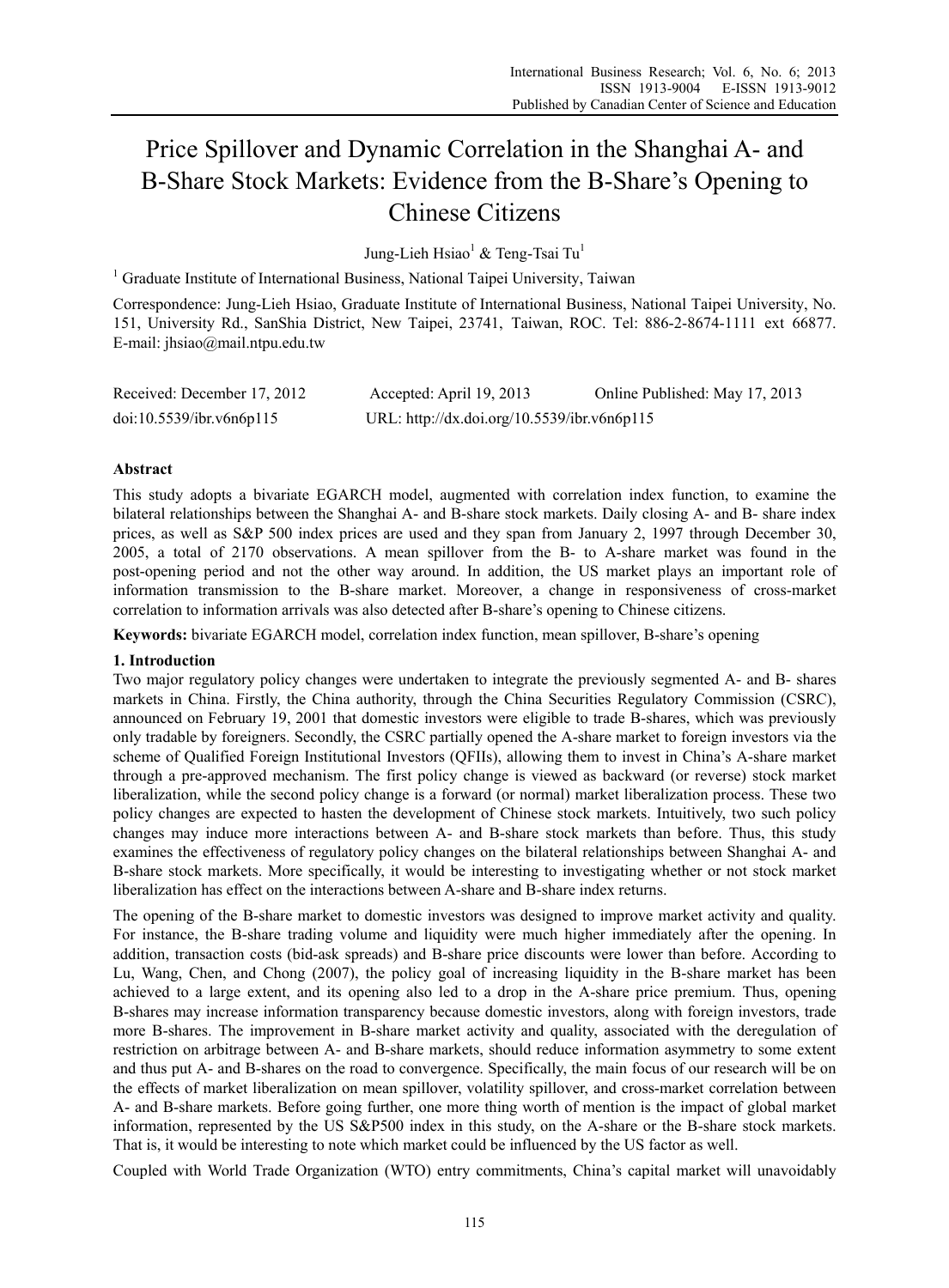encounter international competition. However, prior to forward market liberalization, the development of the B-share market can be viewed as a testing ground for further opening China's capital market to foreign countries. The initial purpose of building the B-share market was to attract overseas investment and thus more foreign funds. Afterwards, China opened more and more financing channels, such as N-shares, L-shares, H-shares and red-chip shares. Therefore, the role played by B-share had gradually waned over time. Accordingly, to reposition the B-share market to support the development of the national economy, the China CSRC announced on February 19, 2001 that domestic residents would be allowed to trade B-shares from the end of February 2001 onwards. Another related scheme to open the domestic A-share market to foreign capital was revealed when the China authority announced that QFIIs could invest in A-share stocks from December 2, 2002 onwards. These new policies aim to broaden the investment base and in turn, bring more trading and more quality-oriented information into the A- and B-share markets. Opening the B-share market and implementing QFIIs may reinforce spillover and increase correlation. However, the QFII scheme may take longer than expected to exert its influence on stock market behavior. China's QFII initiative imposes some limitations that decrease the speed of foreign funds flowing into China's stock markets for the first few years. In addition, the statistically possible structural break dates fall on March 7, 12, and 20, 2001 under different model types, which are close to the date of announcement of opening B-shares to trade, according to Gregory and Hansen's (1996) method.

The price spillover and cross-market correlation between the Shanghai A- and B-share stock markets are important for financial decisions including strategy of asset allocation, pricing of derivatives and international portfolio. For example, asset allocation strategy would change of necessity if cross-market correlation increases. More trading information shared by investors in both the A- and B-share markets, which in turn would influence the pricing and assessment of derivative securities, especially since their payoff depends on more than one underlying asset price (Muthuswamy, Sarkar, & Terry, 2001). Thus, further research on the effect of opening B-shares seems promising, and more price behaviors of Chinese stock markets are worth studying.

The rest of this paper is organized as follows. The following section reviews related research. Section 3 discusses the econometric models constructed for investigating the behaviors of price spillover and time-varying cross-market correlation. Section 4 provides some details about the sample data. Section 5 presents and analyzes empirical results, while Section 6 draws conclusions.

# **2. Literature Review**

The free flow of capital, facilitated by stock market liberalization or increased market deregulation, and the improvement in electronic communication across national markets, has led to markets becoming more interdependent (Roll, 1989; Jeon & Chiang, 1991). An increasing amount of empirical evidence reveals a simultaneous relationship between stock market volatilities and cross correlations. For example, Eun and Shim (1989) found that innovations in the US stock market were rapidly transmitted to the rest of the world, although innovations in other national markets did not have much effect on the US market. Hamao, Masulis, and Ng (1990), Koutmos and Booth (1995), and Susmel and Engle (1994) focused on spillovers across New York, London, and Tokyo. Theodossiou and Lee (1993) investigated spillovers across the US, Japan, Canada, and Germany. Karolyi (1995) tested for spillovers between Canada and the US and Kanas (1998) reported volatility transmissions between stock markets in Paris, London, and Frankfurt. These studies clearly identify spillover effects between national stock markets, and they may be analogically conducted between intra-country markets such as A- and B-share stock markets in China.

Jayasuriya (2005) investigated the effects of stock market liberalization on volatility in the presence of favorable market characteristics and institutions. Furthermore, the effect of the QFII initiative on the change in stock market volatility contributes to a change in correlation. This delineation finds support in the recent works of Ramchand and Susmel (1998), Domanski and Kremer (2000), and Jochum (2001), who maintained that increase in correlation be temporary and coincide with an increase in volatility.

Ramchand and Susmel (1998) showed that correlations between the US and other world markets were higher when the U.S. market was in a high variance state than in a low regime. King, Sentana, and Wadhwani (1994) used monthly returns for the period January 1970 through October 1988 to find time-varying covariance. Using the Chow test for the years 1972, 1980, and 1987, Koch and Koch (1991) found higher correlations in more recent years. Longin and Solink (1995) used a bivariate GARCH model to find that correlations between markets were higher when markets experienced high volatility. Karolyi and Stulz (1996) constructed an index of American Depositary Receipt (ADR) and found that covariances between this index and American returns were higher when national index returns were high. Using a logistic exponential GARCH model, Darbar and Deb (2002) found that market information in a market affected subsequent cross-market correlations between domestic asset markets. Using an asymmetric dynamic conditional correlation GARCH model, Gupta and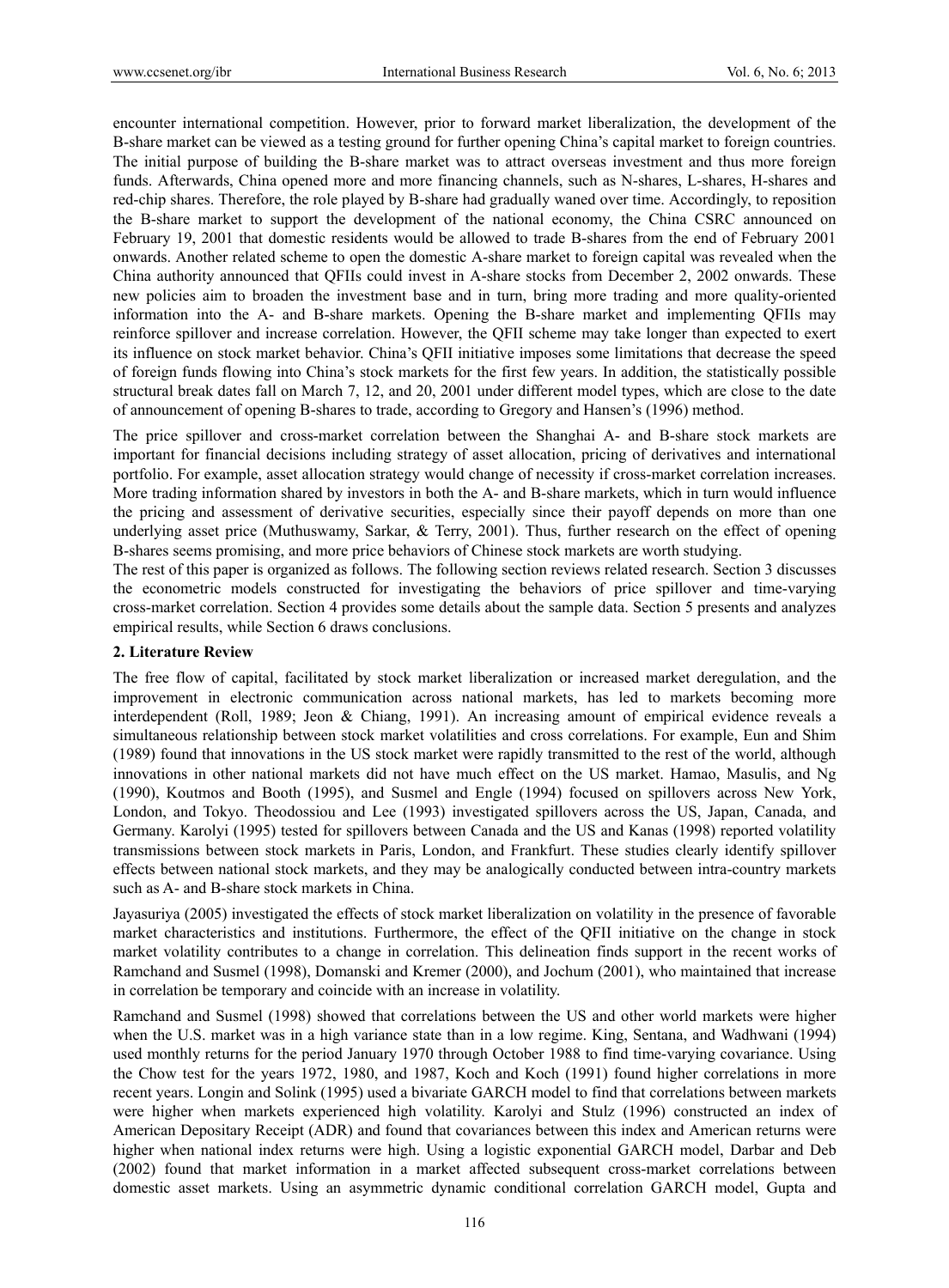Donleavy (2009) found that there were still potential benefits for Australian investors who diversified into international emerging markets. Gupta and Mollik (2008) examined the changing correlations between Australian and emerging markets. In some cases, the ratio of emerging market volatility to that of the Australian market influenced the changes in correlations. In addition, the relationship between the correlations and volatilities was stronger in some country pairs.

As far as market integration is concerned, Narayan and Smyth (2005) utilized Gregory and Hansen's (1996) co-integration method to find that the New Zealand and United States stock markets were co-integrated, but the New Zealand stock market was not co-integrated with the other stock markets in study. Lu, Wang, Chen, and Chong (2007) found that the opening of B-shares increased market efficiency and reduced the price differential between A- and B-shares in China. Finally, Sun, Tong, and Yan (2009) showed that the B-share market has displayed higher turnover, lower volatility and bid-ask spread, and more liquidity since its opening. In other words, the A- and B-share markets tend to converge over time. Qiao, Chiang, and Wong (2008) found that allowing domestic investors to purchase B-shares accelerated the market integration process of the A-share market with the B-share and Hong Kong markets. Hung (2009) investigated the effect of opening the B-share market on market efficiency, and showed that the weak-form EMH gains some support for both Shanghai A- and B-share markets in the post-opening B-share period. Cajueiro, Gogas, and Tabak (2009) assessed whether the financial market liberalization introduced in the beginning in 1990s has changed the degree of market development. Their study suggests that changes in financial market liberalization have had an important positive effect on market efficiency. Jaleel and Samarakoon (2009) examined the influence of Sri Lankan market liberalization on volatility and found that both conditional and unconditional volatility measures were the highest in the liberalization period. Lin and Swanson (2008) found that China's market reform is somewhat ineffective, and its segmented markets continue to provide foreign investors with the benefits of international diversification.

While the literature review above focuses on information transmission between national markets and contemporaneous correlation, this study focuses on bilateral relationships between Shanghai A- and B-share stock markets, and especially the effect of regulatory policy change on spillover and domestic cross-market correlation. Ross (1989) declared that volatility is directly related to the rate of flow of information to the market, in which information can be used to link stock markets. Thus, we define the US market volatility, represented by squared index returns, as a proxy variable of international information, and the absolute A- and B-share market returns as a proxy variable for domestic market information arrival (Covrig & Ng, 2004). These two types of information transmission will be considered and tested in the upcoming empirical model.

#### **3. Research Methodologies**

The major research methodologies include two subsections: unit-root and cointegration tests; bivariate EGARCH model augmented with correlation index function.

#### *3.1 Unit-Root and Cointegration Tests*

The traditional augmented Dickey-Fuller (ADF) tests are generally used to test for stationarity in financial time series. However, according to Zivot and Andrews (1992), if the sample data contains a significant event, it must be taken into account in unit root testing. The Zivot and Andrews test makes it possible to establish the unit root properties of the data in the presence of one structural break. Thus, the suggested equations are as follows:

$$
P_{t} = \alpha_{A} + \beta_{A}t + \phi_{A}P_{t-1} + \gamma_{A}DU_{t}(\hat{\lambda}) + \sum_{i=1}^{k} \theta_{Ai} \Delta P_{t-i} + e_{At}
$$
(1)

$$
P_{t} = \alpha_{B} + \beta_{B}t + \emptyset_{B}P_{t-1} + \gamma_{B}DT_{t}(\hat{\lambda}) + \sum_{i=1}^{k} \theta_{Bi} \Delta P_{t-i} + e_{Bt}
$$
 (2)

$$
P_t = \alpha_C + \beta_C t + \phi_C P_{t-1} + \gamma_C D U_t(\hat{\lambda}) + \varphi_C D T_t(\hat{\lambda}) + \sum_{i=1}^k \theta_{Ci} \Delta P_{t-i} + e_{Ct}
$$
(3)

where *P<sub>t</sub>* is the natural log of market index,  $DU_t(\hat{\lambda}) = 1$  if  $t > T\hat{\lambda}$ , 0 otherwise, and  $\hat{\lambda}$  is equal to  $T_B/T$ ;  $DT_t(\hat{\lambda}) = t - T\hat{\lambda}$  if  $t > T\hat{\lambda}$ , 0 otherwise. The "hats" on the  $\lambda$  parameters in (1) through (3) emphasize that these parameters correspond to estimated values of the break fraction. *T* is the sample size and  $T_R$  is the point at which structural break occurs. The next step is to determine the cointegrating property in the presence of a structural break. Using Gregory and Hansen's (1996) method, we estimate the following equations:

$$
P_{B,t} = \alpha + \varphi DU_t(\hat{\lambda}_{GH}) + \eta_1 P_{A,t} + \varpi_{1,t}
$$
\n<sup>(4)</sup>

$$
P_{B,t} = \alpha + \beta t + \varphi DU_t(\hat{\lambda}_{GH}) + \eta_1 P_{A,t} + \varpi_{2,t}
$$
\n<sup>(5)</sup>

$$
P_{B,t} = \alpha + \varphi DU_t(\hat{\lambda}_{GH}) + \eta_1 P_{A,t} + \eta_2 DU_t(\hat{\lambda}_{GH})P_{A,t} + \varpi_{3,t}
$$
(6)

In these equations, *α* represents the intercept before the shift,  $\beta$  stands for the coefficient of time trend, and  $\varphi$ represents the change in the intercept at the time of the shift;  $\eta_1$  denotes the cointegrating coefficients and  $\eta_2$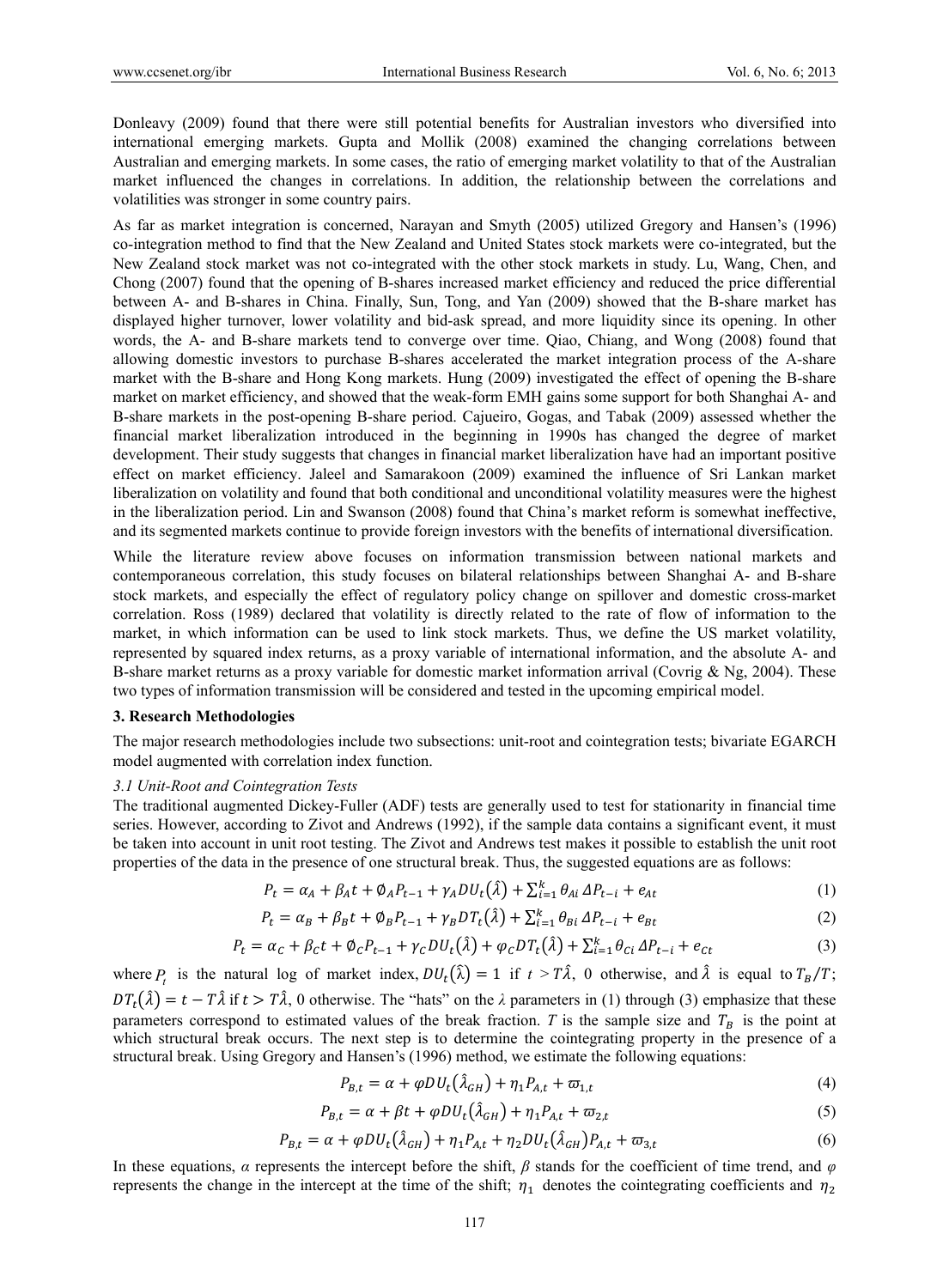is the change in the slope.  $DU_t(\hat{\lambda}_{GH})$  is a dummy variable that is set to one after the change point, and zero otherwise. These three models are called a 'constant model,' which includes an intercept and a level shift dummy, a 'trend model,' which includes an intercept, trend, and a level shift dummy, and a 'full break model,' which includes no trend, but dummies for the intercept and the slopes, respectively.

#### *3.2 Bivariate EGARCH Model*

This study employs the bivariate EGARCH model developed by Nelson (1991) and extended by Darbar and Deb (2002) to investigate the possible interactions within the conditional mean and conditional variance of returns of the A- and B-share stock markets in Shanghai. This EGARCH model considers a dynamic correlation structure (Note 1). Numerous papers have used the EGARCH model to describe the asymmetric effects and volatility clustering in the equity and futures markets: Bae and Karolyi (1994), Booth, Martikainen, and Tse (1997), Tse (1998), Bhar (2001), Darbar and Deb (2002), Skintzi and Refenes (2006), and many others.

The advantage of applying the EGARCH model is that it captures the leverage effect found in finance literature and avoids non-negativity restrictions on the values of the GARCH parameters to be estimated. Based on the Likelihood Ratio (LR) tests of alternative specifications, the empirical study will be executed by using a bivariate EGARCH (1, 1) with MA (1) model.

In addition to the investigation on price spillovers and cross-market correlation, this paper is also to test whether the arrival of new market information at time *t*-1 significantly affects the correlation between A- and B-share markets. To achieve this purpose, the bivariate EGARCH model is augmented with a dynamic correlation structure where variables proxied for market information arrival are added in.

To illustrate, consider A-share and B-share, and let market  $1 = A$ -share and market  $2 = B$ -share. The resulting bivariate EGARCH (1, 1) with MA (1) model is as follows (Note 2):

$$
R_{1,t} = \mu_1 + \varepsilon_{1,t} + \beta_1 \varepsilon_{1,t-1} + (\gamma_{10} + \gamma_{10}^* D_{opt}) \varepsilon_{2,t-1} + (\phi_{10} + \phi_{10}^* D_{opt}) R_{us,t-1}
$$
  
\n
$$
R_{2,t} = \mu_2 + \varepsilon_{2,t} + \beta_2 \varepsilon_{2,t-1} + (\gamma_{20} + \gamma_{20}^* D_{opt}) \varepsilon_{1,t-1} + (\phi_{20} + \phi_{20}^* D_{opt}) R_{us,t-1}
$$
\n(7)

$$
\varepsilon_{t} = \begin{bmatrix} \varepsilon_{1,t} \\ \varepsilon_{2,t} \end{bmatrix}, \quad \varepsilon_{t} \mid \Omega_{t-1} \sim N(0, H_{t}),
$$
 with the conditional covariance matrix:  
\n
$$
\ln(\sigma_{1,t}^{2}) = a_{1} + b_{1} \ln(\sigma_{1,t-1}^{2}) + \delta_{11} G_{1,t-1} + (\delta_{12} + \delta_{12}^{*} D_{opt}) G_{2,t-1} + (\theta_{11} + \theta_{11}^{*} D_{opt-1}) \ln (1 + R_{us,t-1}^{2})
$$
\n
$$
\ln(\sigma_{2,t}^{2}) = a_{2} + b_{2} \ln(\sigma_{2,t-1}^{2}) + \delta_{21} G_{2,t-1} + (\delta_{22} + \delta_{22}^{*} D_{opt}) G_{2,t-1} + (\theta_{21} + \theta_{21}^{*} D_{opt-1}) \ln (1 + R_{us,t-1}^{2})
$$
\n
$$
G_{it} = (|z_{it}| - E|z_{it}| + w_{i} z_{it}), z_{it} = \varepsilon_{i,t} / \sigma_{i,t}, i = 1 \text{ or } 2 \tag{9}
$$

where  $E|z_{it}| = (2/\pi)^{1/2}$ .

Due to the intensive cross-correlation between  $\varepsilon_{1t}$  and  $\varepsilon_{2t}$ , which may lead to misleading estimates, we follow Bekaert, Harvey, and Ng's (2005) method of considering only the information from the Shanghai B-share market ( $e_{2t}$ ), and not that contained in the Shanghai A-share market, in the first conditional mean equation. That is, the new orthogonalized residuals were obtained from the regression:  $\varepsilon_{2t} = k_0 + k_1 \varepsilon_{1t} + e_{2t}$ . The same procedure is also applied to the second conditional mean equation. Except for the covariance equation, the cross-market innovations are substituted into the previous conditional mean equations:

$$
R_{1,t} = \mu_1 + \varepsilon_{1,t} + \beta_1 \varepsilon_{1,t-1} + (\gamma_{10} + \gamma_{10}^* D_{opt}) e_{2,t-1} + (\phi_{10} + \phi_{10}^* D_{opt}) R_{us,t-1}
$$
  
\n
$$
R_{2,t} = \mu_2 + \varepsilon_{2,t} + \beta_2 \varepsilon_{2,t-1} + (\gamma_{20} + \gamma_{20}^* D_{opt}) e_{1,t-1} + (\phi_{20} + \phi_{20}^* D_{opt}) R_{us,t-1}
$$
\n(10)

The conditional mean equations are specified as Eq. (10) and the parameters,  $\gamma_{10}$  and  $\gamma_{20}$ , measure the effect of the B-share stock returns on the returns of A-share market and the effect of the A-share stock returns on the returns of B-share market, respectively. Also,  $\phi_{10}$  and  $\phi_{20}$  measure the effect of the US stock market returns on the returns of A-share market and B-share markets, respectively. In a similar sense, parameters,  $\gamma_{10}^*$ ,  $\gamma_{20}^*$ ,  $\phi_{10}^*$ and  $\varphi_{20}^*$ , detect the effects of B-share opening on both A- and B-share markets. The dummy variable,  $D_{opt,t}$ , corresponds to one when observations fall on and after the structural break date, and zero otherwise. In addition, Equation (10) includes the moving average term,  $\varepsilon_{t-1}$ , to capture the effects of non-synchronous trading (Susmel and Engle, 1994). This effect seems to frequently occur in emerging stock markets.

In the conditional variance equations (8), the coefficient,  $\delta_{12}(\delta_{22})$ , measures the volatility spillover from the B-share (A-share) market to A-share (B-share) markets. The volatility spillover coefficients,  $\theta_{11}$  and  $\theta_{21}$ , measure the effects of the US squared market returns on the A- and B-share markets, respectively. Similarly, parameters,  $\delta_{12}^*, \delta_{22}^*, \theta_{11}^*$  and  $\theta_{12}^*$ , detect the effects of B-share opening on both market's volatilities of returns.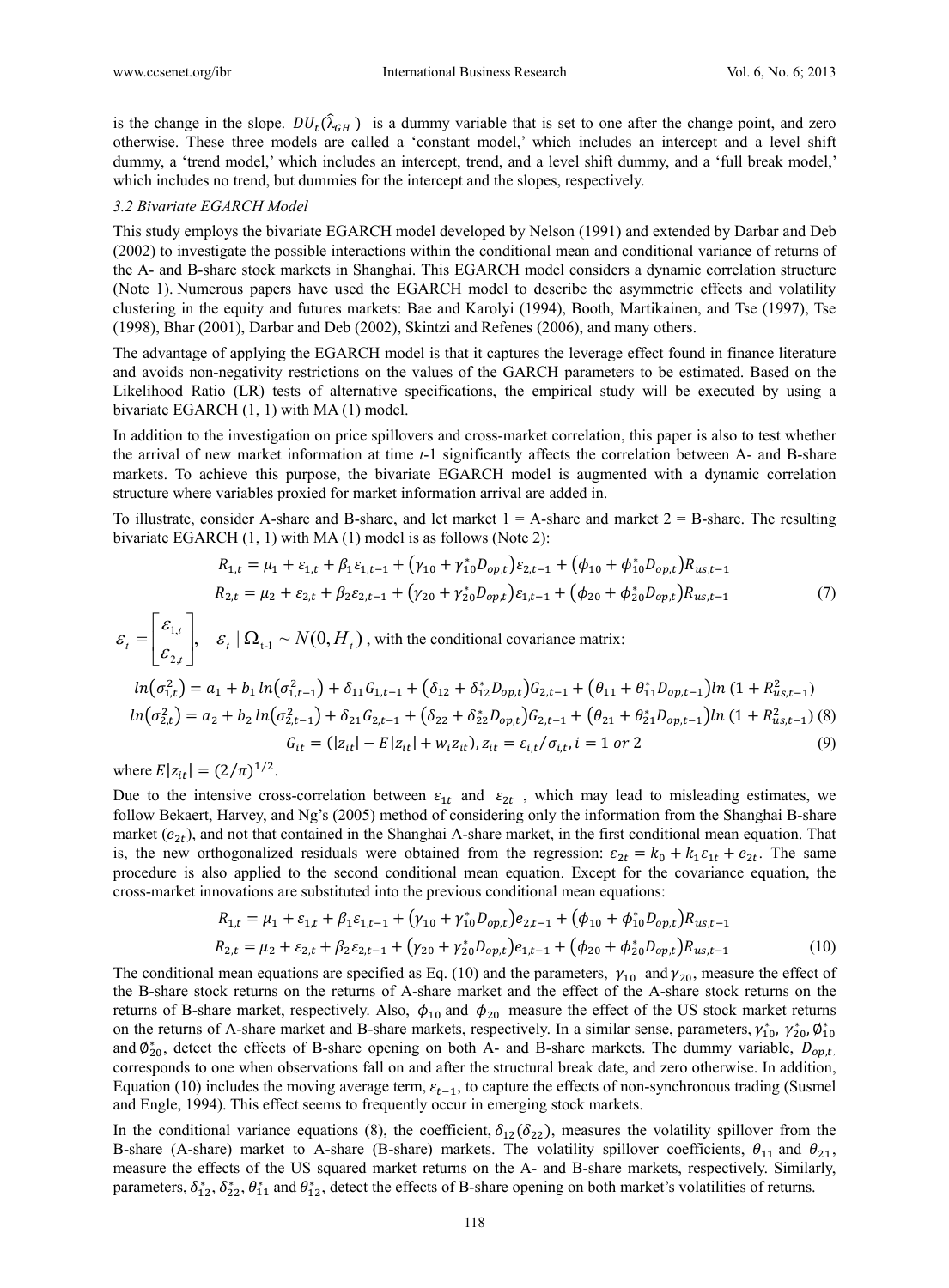The function,  $G_{it}$ , defined by Eq. (9), allows past standardized innovations to influence the conditional variance asymmetrically. The first two terms,  $|z_{it}| - E|z_{it}|$ , measure the magnitude effects, whereas, the third term,  $w_i z_{it}$ , measures the sign effect. The sign effect may enhance or partially offset the magnitude effect depending on the sign of coefficients. For example, if  $w_1(w_2)$  is negative and  $\delta_{11}(\delta_{21})$  is positive, a negative innovation in the previous period will be followed by higher conditional volatility than positive innovation. This response is called the leverage effect, whereby market declines increase the aggregate debt to equity ratio and, thus, increase volatility (Black, 1976; Christie, 1982; Nelson, 1991, among others). Furthermore, if  $w_2(w_1)$  is significantly negative and  $\delta_{12}(\delta_{22})$  is positive, this response is called cross-market leverage effect.

Now, take the first derivative with respect to  $z_{it}$ , that is,

$$
\frac{\partial G_{it}}{\partial z_{it}} = 1 + w_i, \ z_{it} > 0, \text{ or } \frac{\partial G_{it}}{\partial z_{it}} = 1 + w_i, \ z_{it} > 0 \tag{11}
$$

and the relative asymmetry may be measured by the quantity:

$$
|-1 + w_i|/(1 + w_i)
$$
 (12)

If this quantity is greater than, equal to, or less than one it means negative asymmetry, symmetry, and positive asymmetry, respectively.

For the conditional volatility process to be stationary,  $|b_i| < 1$  is required. The persistence of volatility is measured by the half-life (*HL*):

$$
HL(half \; life) = \frac{\ln (0.5)}{\ln (b_i)}, i = 1, 2 \tag{13}
$$

As mentioned previously, the policy of opening B-shares to trade was an attempt to enhance the B-share market's trading activity. Market information arrivals may affect the conditional correlations between the A- and B-share markets. Consequently, time-variability of conditional correlations should be considered. The resulting volatility model specification is structured as follows:

$$
\sigma_{12,t} = \rho_{12,t}\sigma_{1,t}\sigma_{2,t} \tag{14}
$$

$$
\rho_{12,t} = 2\left(\frac{1}{1 + \exp\left(-\xi_{12,t}\right)}\right) - 1\tag{15}
$$

$$
\xi_{12,t} = (c_0 + c_0^* D_{op,t}) + c_1 z_{1,t-1} z_{2,t-1} + c_2 \xi_{12,t-1} + (c_3 + c_3^* D_{op,t}) |R_{1,t-1}| + (c_4 + c_4^* D_{op,t}) |R_{2,t-1}| \tag{16}
$$

To ensure that the conditional correlation,  $\rho_{12,t}$ , falls within the range [-1,1], an index function  $\xi_{12,t} \in (-\infty, \infty)$ was used following a methodology developed by Darbar and Deb (2002) (Note 3). Equation (16) specifies a correlation index function that depends on the cross-products of the standardized innovations and the past values of the index function. The conditional correlation is a logistic transformation of the index function, as Equation  $(15)$  shows.

King, Sentana and Wadhwani (1994) obtained the contemporaneous relationship between cross-market correlation and informational arrivals by using intertemporal asset pricing theory. Darbar and Deb (2002) extended their framework to demonstrate how cross-market correlation at time t is affected by information arrivals at time t-1. Specifically, Darbar and Deb (2002) considered two types of information, common and market-specific, that can be positively or negatively related to cross-market correlation.

Previous studies provide several measures for market information flows. Ross (1989) showed that return variances are directly related to the rate of flow of information to the market. Lamoureux and Lastrapes (1990) modeled the relationship between price volatility and market information arrivals. Covrig and Ng (2004) used the absolute value of daily return as a proxy for information flow to the market. This empirical study follows the method of Covrig and Ng (2004). Note that the measure of market information arrivals does not distinguish between private and public information (Covrig and Ng, 2004) or between common and market-specific information, as noted by Darbar and Deb (2002). Thus, the parameters  $c_0^*$ ,  $c_3^*$ , and  $c_4^*$  in Equation (16) can capture the effect of B-share opening on cross-market correlation.

Given a sample of *T* observations, this study estimates the parameters of the bivariate EGARCH model by maximizing the following log-likelihood function:

$$
L(\theta) = -T \ln(2\pi) - \frac{1}{2} \sum_{t=1}^{T} (\ln |H_t| + \varepsilon_t |H_t^{-1} \varepsilon_t)
$$
 (17)

where  $\Theta$  is the parameter vector of the model to be estimated and  $\varepsilon_t$  is the 2×1 vector of residuals at time *t*, with its corresponding  $2\times 2$  conditional variance-covariance matrix  $H_t$ . The BFGS algorithm is then used to obtain the final estimate of the variance-covariance matrix with corresponding standard errors. Robust standard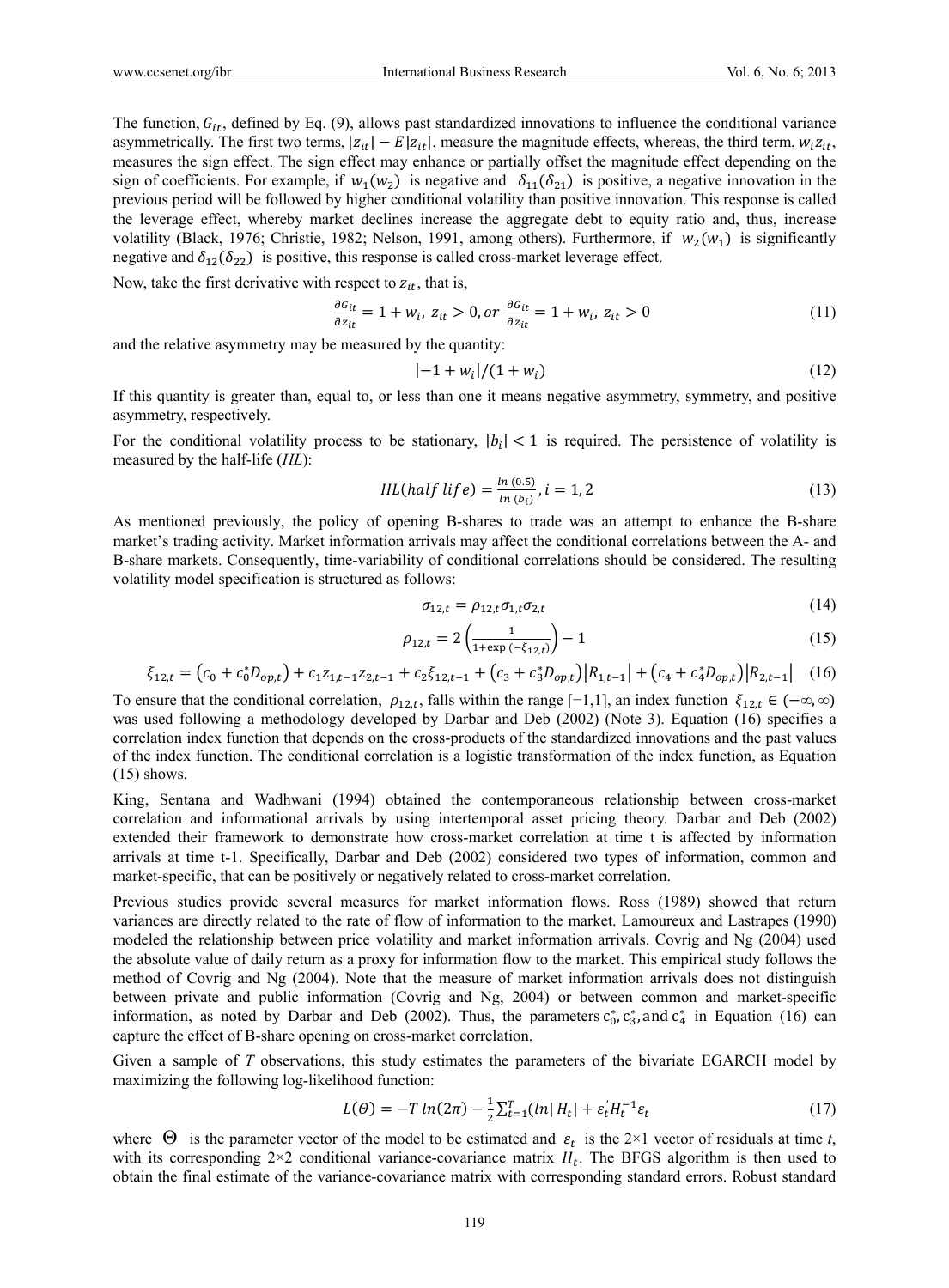errors were calculated using the method given by Bollerslev and Wooldridge (1992) to consider possible violation of the assumption of normality for the conditional errors.

#### **4. Data and Descriptive Statistics**

Daily closing index prices for A- and B-share stock markets in the Shanghai Securities Exchange were collected from Taiwan Economic Journal (TEJ) for the period from January 2, 1997 through December 30, 2005, for a total of 2170 observations. Following Lu *et al*. (2007) and Sun, Tong, and Yan (2009), this study uses daily index prices for both Shanghai A- and B-share markets along with daily S&P 500 index prices to represent the US stock market. Continuously compounded returns (denoted by  $R_t = (ln(P_t) - ln(P_{t-1})) * 100$ ) are all measured in terms of Chinese currency and calculated as the difference in natural logarithms of the closing index (denoted by  $P_t$ ) for two consecutive trading days.

Given the continuous economic development and reform in China, the opening of B-shares should keep foreign funds flowing into Chinese stock markets, with domestic funds overwhelmingly flowing into the B-share stock markets. The market reaction was electric, as thousands of Chinese investors poured into the B-share market. The B-share price index rose sharply from 84.608 to 127.804 for nine continuous trading days from February 28, 2001 through March 12, 2001, which is equal to a 51.05% index price change.

Both inward and outward stock market liberalization should produce more intensive interactions between A- and B-share markets. From Table 1, it shows that the trading volume or trading value of B-shares in 2001 exhibited a big jump compared to previous and subsequent years. This obvious change indicates that the opening of the B-share market improved the market trading activity for a while. The B-share trading volume increased from 72.13 million in 1999 to 390.27 million in 2001, showing a growth of more than 400%. In the same period, the A-share market saw a negative growth of 3.93%. This observation indicates that the opening of B-share benefited the B-share market development without adversely affecting the A-share market, as Figure 1 shows.

| Year | A-share        | Trading       | Trading       | Turnover     | B-share        | Trading    | Trading       | Turnover     |
|------|----------------|---------------|---------------|--------------|----------------|------------|---------------|--------------|
|      | return $(\% )$ | volume        | value         | Rate $(\% )$ | return $(\% )$ | volume     | value         | Rate $(\% )$ |
| 1997 | 31.78          | 116,596,166   | 1,354,875,522 | 460.23       | $-16.63$       | 4,970,919  | 21,292,850    | 73.315       |
| 1998 | $-3.09$        | 108,434,148   | 1,230,286,511 | 311.40       | $-48.62$       | 4,253,531  | 8,888,373     | 57.30        |
| 1999 | 19.04          | 148,819,167   | 1,682,612,596 | 326.92       | 32.04          | 7,213,185  | 13,959,198    | 88.547       |
| 2000 | 51.00          | 231,164,088   | 3,092,785,647 | 385.79       | 136.21         | 12,682,855 | 34,304,480    | 149.09       |
| 2001 | $-21.89$       | 142,973,286   | 1.987.720.445 | 184.94       | 91.55          | 39,027,654 | 283, 261, 804 | 430.39       |
| 2002 | $-17.13$       | 167,468,862   | 1,644,170,832 | 178.54       | $-33.83$       | 8,756,350  | 51,738,448    | 94.82        |
| 2003 | 10.57          | 263,816,685   | 2,057,226,251 | 244.05       | $-7.55$        | 6,145,886  | 28,799,222    | 65.64        |
| 2004 | $-15.23$       | 355, 101, 193 | 2,623,001,429 | 278.18       | $-27.91$       | 5,738,137  | 25,803,763    | 57.29        |
| 2005 | $-8.2136$      | 392,689,321   | 1,896,712,300 | 268.925      | $-18.03$       | 5,969,482  | 17,872,217    | 57.67        |

Table 1. Comparison of A- and B-shares in the Shanghai Stock Market

Note: Trading volume and market capitalization are expressed in thousand shares and RMB yuan, respectively. Data source: Shanghai Stock Exchange.



Figure 1. Trading volume growth rate (%) of Shanghai A- and B-share markets

Unlike the trading activity in year 2001, the trading activity in the B-share market deviated from what would be expected due to the QFII initiative. Conversely, A-share market trading activity has obviously increased by as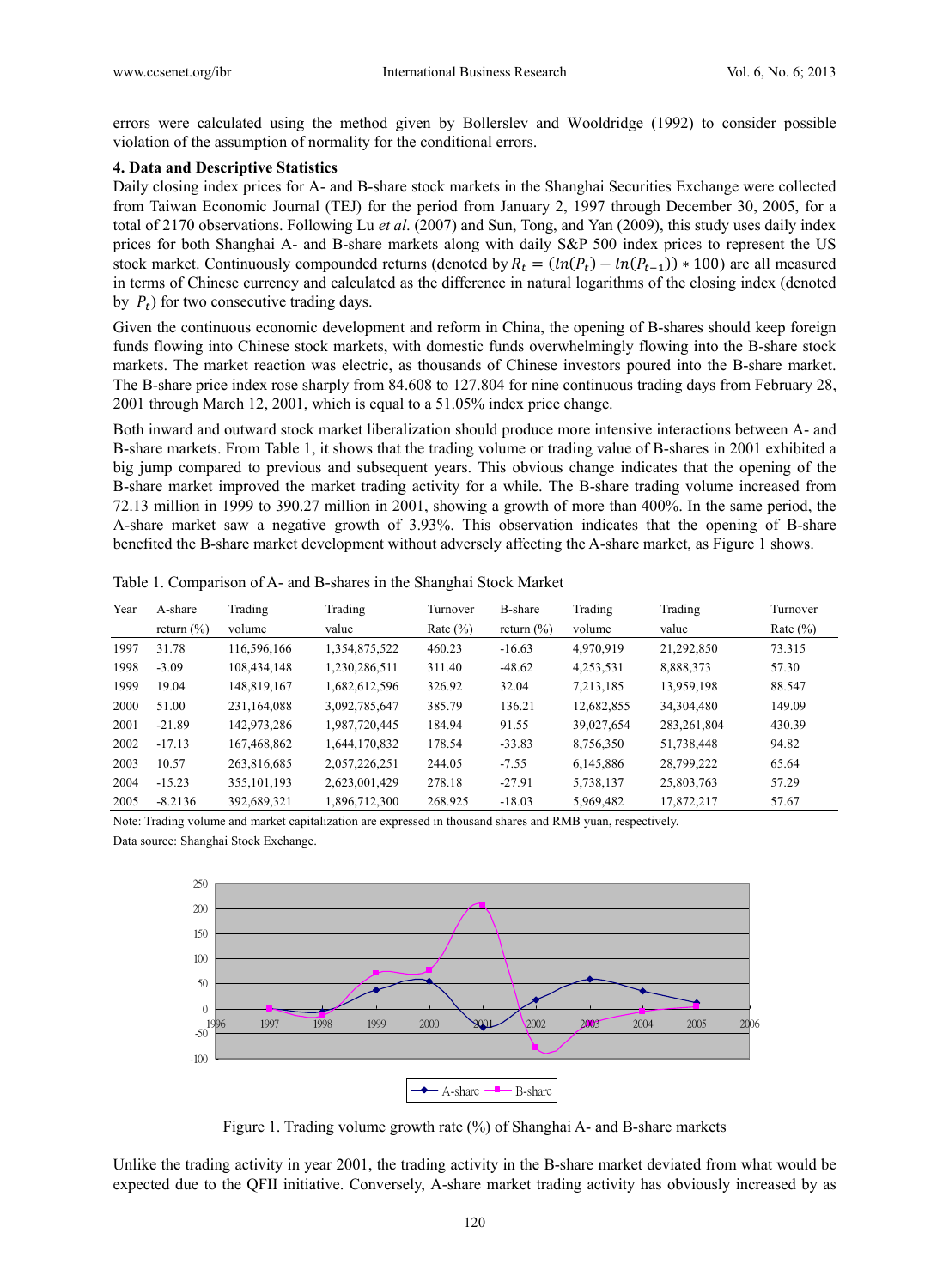much as expected, which may curb the continuing growth of B-share market. Figure 1 shows a positive growth rate for A-shares and a negative growth rate for B-shares. Due to the changing phenomenon of both A- and B-share trading activity, inward and outward market liberalization implies an interesting story regarding the price behaviors between A- and B-share markets and effects of market information arrival on cross-market dynamic correlation.

To establish a basis for GARCH type models, it is necessary to present preliminary comparison of data attributes. Table 2 provides descriptive statistics for both the A- and B-share markets. The mean and kurtosis seem to be larger for A-share than B-share (adjusted B-shares) except for when the statistics of variance and skewness are smaller for A-shares than B-shares (adjusted B-shares). Furthermore, Table 3 shows that the asymmetric tests proposed by Engle and Ng (1993), along with the Engle ARCH test and it is evidenced that conditional variances of the rate of returns of A- and B-share markets are likely to be asymmetric as well as returns reflective of ARCH effect. These statistics provide the basis of using asymmetric GARCH type models to analyze the dynamic relationships between the A- and B-share stock markets of the Shanghai Securities Exchange.

Table 2. Descriptive statistics of returns

|              | Mean    | Var.   | Kurtosis | Skew       | ιB.       | $LB^2$     | JB test     |
|--------------|---------|--------|----------|------------|-----------|------------|-------------|
| $\mathbf{A}$ | 0.0112  | 2.3291 | 5.9933** | 0.0359     | 46.5412** | 319.5126** | 3246.7031** |
| $R_{B,i}$    | -0.0040 | : 4694 | 3.5357** | $0.3217**$ | 59.4539** | 772.6160** | 1167.1866** |

Notes: LB refers to the Ljung-Box statistic with returns for 24 lags, and LB<sup>2</sup>refers to the Lung-Box statistic with squared returns for 24 lags. JB test is Jarque-Bera normality test. Var. stands for variance. \* indicates significance at the 10% level. \*\* indicates significance at least at the 5% level.

Table 3. Asymmetric and LM test (*t* statistics and LM statistics)

|                              | SΝ      | SNU         | SPU      | ∟M test   | Engle test  |
|------------------------------|---------|-------------|----------|-----------|-------------|
| $\mathbf{A}_{\mathcal{A},t}$ | .5268   | $-8.3816**$ | .5884    | 91.0591** | 7124.5504** |
| $\mathbf{u}_{B,i}$           | -0.2844 | $-4.6685**$ | 6.1459** | 81.6304** | 261.6710**  |

Notes: \*\*\* Indicates significance at the 1% level. \* indicates significance at the 10% level. \*\* indicates significance at least at the 5% level. The regression for Engle and Ng tests are as follows:

Sign bias test (SN):  $z_t^2 = a + bs_{t-1}^- + \mu_t$ 

Negative size bias test (SNU):  $z_t^2 = a + bs_{t-1}^2 \varepsilon_t + \mu_t$ 

Positive size bias test (SPU):  $z_t^2 = a + b(1 - s_{t-1})\varepsilon_{t-1} + \mu_t$ 

Joint test (LM test):  $z_t^2 = a + b_1 s_{t-1}^2 + b_2 s_{t-1}^2 \varepsilon_{t-1} + b_3 (1 - s_{t-1}^2) \varepsilon_{t-1} + \mu_t$ 

where,  $z_t^2$  is a standardized return squared,  $\varepsilon_t$  is the demeaned return, and  $s_t^-$  is a dummy that takes the value of unity if  $\varepsilon_t$  - 1 < 0 and zero otherwise.

## **5. Empirical Results**

The empirical results of this study are shown in the following four subsections. The first subsection presents the results of the unit root and cointegration tests. Results of bivariate EGARCH model will be reported in the second subsection. The third subsection deals with the time-varying correlation and diagnostic statistics are in the fourth subsection.

#### *5.1 Results of Unit Root and Cointegration Tests*

The results of the unit root and cointegration tests are presented in Table 4. They indicate that the null hypothesis of the unit root test cannot be rejected for  $P_{A,t}$  under 'Break in Trend only' and that unit root is found for  $P_{B,t}$ . No cointegration is confirmed between A-share and B-share index price series and in spite of no long-term relationship, we may often expect the short-term dynamics between A- and B-share stockmarkets.

This study runs the bivariate EGARCH model without including the error correction term. Furthermore, based on the results of cointegration tests under different model types, the possible structural break dates fall on March 7, 12, and 20, 2001, respectively, which are near to February 28, 2001, the date when B-share stock market resumes trading. Notice that although these structural break dates do not directly correspond to the QFII event, the A-share market should still play a relatively major role in information transmission because market capitalization and trading volume of A-share still stays on the top of B-share.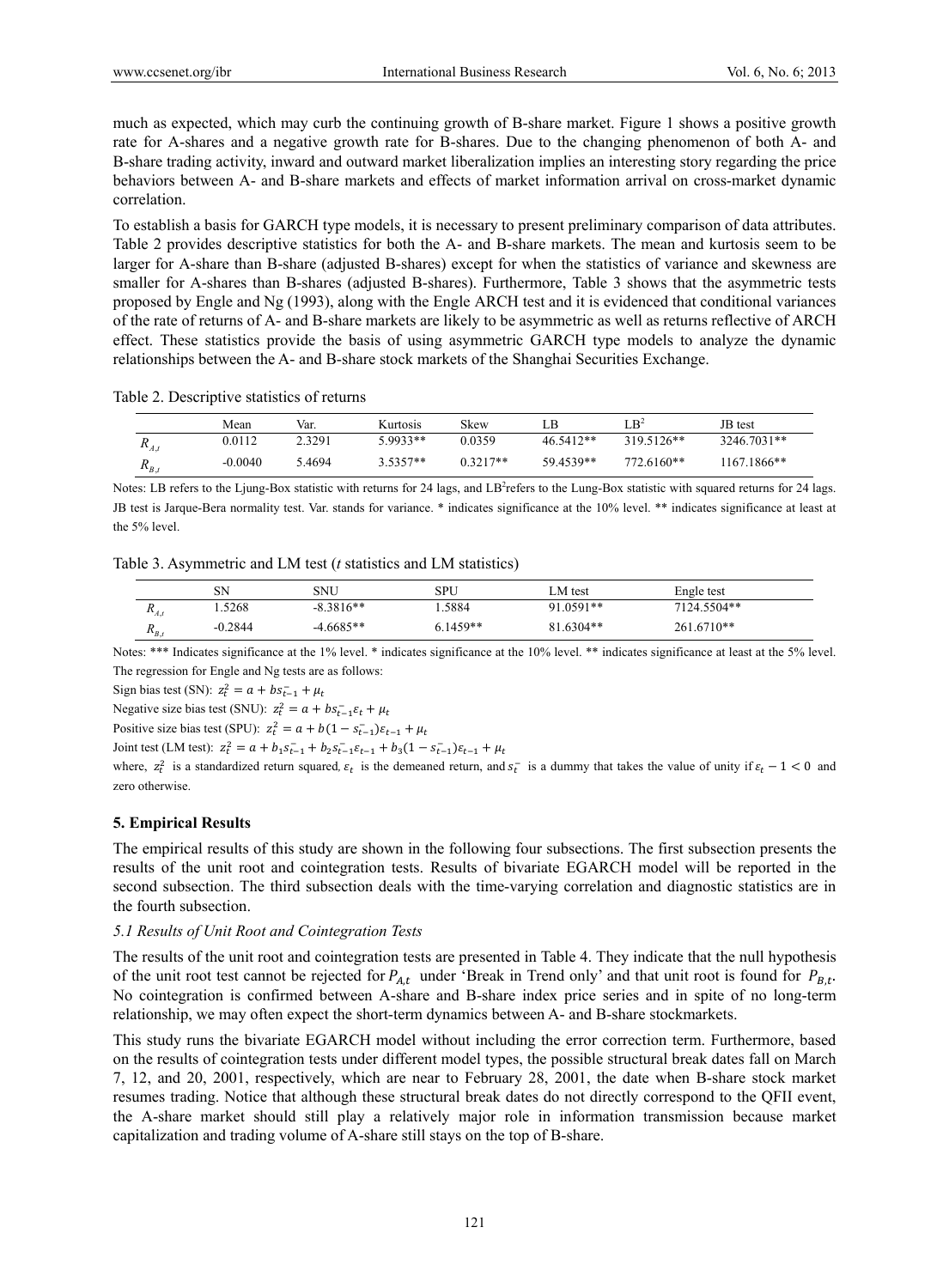| Panel A                                        | Unit Root (Zivot and Andrew) test statistics     |                     |               |  |  |
|------------------------------------------------|--------------------------------------------------|---------------------|---------------|--|--|
| Index price series                             | Break in Intercept Only                          | Break in Trend Only | Break in Both |  |  |
| $P_{A,t}$                                      | $-5.5379**$                                      | $-3.8732$           | $-5.3012**$   |  |  |
| $P_{B,t}$                                      | $-3.6919$                                        | $-2.0833$           | $-3.4594$     |  |  |
| Panel B                                        | Gregory and Hansen Cointegration test statistics |                     |               |  |  |
| Lag method:                                    | $T$ test <sup><math>a</math></sup>               | $AIC^a$             | $BIC^a$       |  |  |
| Model type: Break in intercept, no trend       | $-2.7542(1)$                                     | $-2.7124(3)$        | $-2.7542(1)$  |  |  |
| Model type: Break in intercept, trend included | $-4.2875(3)$                                     | $-4.2875(3)$        | $-4.3798(1)$  |  |  |
| Model type: Full structural Break              | $-3.3025(3)$                                     | $-3.2943(3)$        | $-3.3025(1)$  |  |  |

#### Table 4. Zivot and Andrew unit root and Gregory and Hansen cointegration test

Notes: *P<sub>At</sub>* and *P<sub>Bt</sub>* represent the natural logarithm of index's prices of the Shanghai A-share, Shanghai B-share, respectively. The Zivot and Andrew's critical values for break in intercept only, break in trend only, and break in both are -4.80(-5.34), -4.42(-4.93), and –5.08(-5.57), at the 5%(1%) level, respectively. In addition, the lag method used is the *t* test. *a* indicates the method for deciding the number of additional lags and the corresponding statistics. The Gregory and Hansen's cointegration test involves the structural break and applies a traditional ADF test to the cointegrating residuals. The critical values of Gregory and Hansen (1996) are -4.61(-5.13) at the 5% (1%) level for break in intercept with no trend, -4.99 (-5.45) at the 5% (1%) level for break in intercepted with trend, and -4.95 (-5.47) at the 5% (1%) level for full structural break. The number of lags of the change in the residual used to compute the ADF statistic appears in the parenthesis. In addition, the structural break dates are March 7, 12, and 20, 2001 under different model types. If the *t*-test is used to decide the number of additional lags, then the cutoff significance level, 10%, is used. \*\* Indicates significance at least at the 5% level.

CSRC prohibited investing in B-shares using foreign currency deposited into the required accounts during a short period from February 19 to May 31, 2001 to prevent excess market volatility immediately after the announcement. In spite of this prohibition, domestic investors engaging in B-share trading before June 1, 2001 were only allowed to use spot exchange deposits and foreign currency cash deposits deposited in domestic commercial banks before and including February 19. Thus, these structural break dates falling on between February 19 and May 31 should be reasonably and empirically accepted. Thus, this study reports the main empirical results using March 12, 2001 as a break date. The empirical results remain qualitatively unchanged when using other structural break dates.

#### *5.2 Results of the Bivariate EGARCH Model*

As Table 5 shows, the coefficients of MA (1) term are positive and statistically significant for the A- and B-share markets, suggesting some sort of infrequent trading or market friction. No mean spillover appears between Aand B-share markets before B-share's opening. However, the parameter  $\gamma_{10}^*$  is negatively significant, representing a mean spillover from B- to A- share markets since opening B-share and not the other way around. Turning to the US exogenous effect, these results suggest that significant mean spillovers exist from the US stock market to only the B-share stock market in the whole period and in the post-opening period. Furthermore, the significance of both  $\varphi_{20}$  and  $\varphi_{20}^*$  suggests that B-share stock market returns were influenced only by the US stock market returns.

The parameters  $\delta_{11}$  and  $\delta_{21}$  represent the effects of market lagged standardized innovations on the conditional volatility for each market. With  $w_1$  and  $w_2$  being negative and statistically significant, both A- and B-share stock markets show leverage effect. In addition, Table 5 summarizes the asymmetric effect quantified by relative asymmetry for each stock market's returns. The quantity of the A-share market is larger than one, indicating larger negative asymmetry. The B-share market also shows negative asymmetry, but to a lesser extent.

The parameters  $\delta_{12}$  and  $\delta_{22}$  represent the effects of cross-market lagged standardized innovations on the conditional volatility for the A-share and B-share stock markets, respectively. Only the parameter  $\delta_{22}$  is statistically significant, meaning that there exists unidirectional volatility spillover effect from A- to B-share stock markets, namely, adverse cross-market leverage effect, and not the other way around. However, such volatility spillover seems disappear in the post-opening period.  $\theta_{21}^*$  is statistically significant but not for  $\delta_{22}^*$ , indicating that the B-share market is also influenced by the US market volatility, together with its own B-share market (Note 4). Thus, the US market seems to have played an important role of information transmission to the B-share market, especially for the post-opening period, while the A-share market volatility is mainly spilled over by its own volatility.

Empirical results also show that the degree of volatility persistence, as measured by  $b_i$  ( $i=1, 2$ ), is significant and less than one (Table 5), which is a necessary condition for the unconditional variance to be finite. The A-share market exhibits strong persistence, while the B-share market exhibits weak persistence. This result is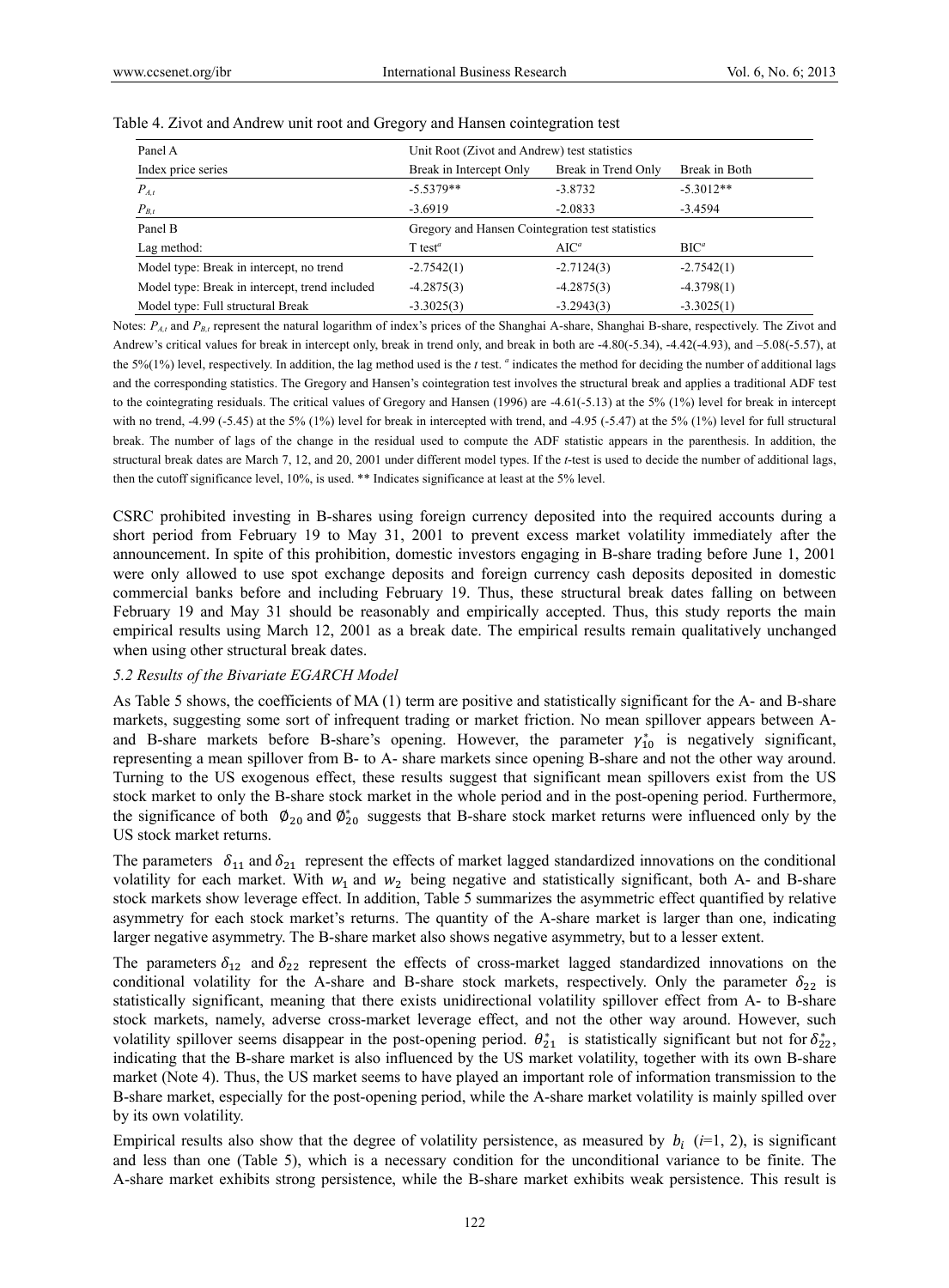consistent with that of Kanas (1998), but differs from that of Corhay and Rad (1994). The quantity of half-life describes the degree of persistence. For example, it takes 6.9363 days for the shocks to reduce its effect by half for the Shanghai B-share stock market.

| Parameters                        |                         | Shanghai A-share | Parameters                      |                          | Shanghai B-share |  |
|-----------------------------------|-------------------------|------------------|---------------------------------|--------------------------|------------------|--|
| Mean equations                    | coefficient             | t-statistic      | Mean equations                  | coefficient              | t-statistic      |  |
| $\mu_1$                           | $-0.0473$               | $-3.0396**$      | $\mu_2$                         | $-0.1009$                | $-47.3974**$     |  |
| $\beta_1$                         | 0.0465                  | 2.8988**         | $\beta_2$                       | 0.1180                   | 31.9329**        |  |
| $\gamma_{10}$                     | $-0.0011$               | 0.0129           | $\gamma_{20}$                   | $-0.0319$                | $-0.8373$        |  |
| $\gamma_{10}^*$                   | $-0.0462$               | $-2.7424**$      | $\gamma_{20}^*$                 | $-0.0367$                | $-1.0632$        |  |
| $\emptyset_{10}$                  | 0.0496                  | 1.7176           | $\boldsymbol{\emptyset}_{20}$   | 0.2417                   | 6.8845**         |  |
| $\boldsymbol{\emptyset}^*_{10}$   | $-0.0364$               | $-1.1905$        | $\boldsymbol{\emptyset}^*_{20}$ | $-0.2230$                | $-6.3789**$      |  |
| Variance equations                |                         |                  |                                 |                          |                  |  |
| $a_{1}$                           | 0.0546                  | 9.3340**         | a <sub>2</sub>                  | 0.1467                   | 11.5047**        |  |
| $b_{\rm 1}$                       | 0.9580                  | 189.6798**       | b <sub>2</sub>                  | 0.9049                   | 110.0044**       |  |
| $\delta_{11}$                     | 0.2261                  | 13.2983**        | $\delta_{21}$                   | 0.3691                   | 11.5275**        |  |
| $\delta_{12}$                     | $-0.0051$               | $-0.1312$        | $\delta_{22}$                   | $-0.1251$                | $-8.3258**$      |  |
| $\delta_{12}^*$                   | 0.0222                  | 0.5020           | $\delta_{22}^*$                 | 0.0648                   | 1.3543           |  |
| $\theta_{11}$                     | $-0.0103$               | $-0.6731$        | $\theta_{21}$                   | 0.0831                   | 2.9515**         |  |
| $\theta_{11}^*$                   | $-0.0194$               | $-1.6573$        | $\theta^*_{21}$                 | $-0.1196$                | $-4.5381**$      |  |
| Volatility persistence half-life: | $16.1545 \text{(days)}$ |                  |                                 | $6.9363$ $\text{(days)}$ |                  |  |
| Asymmetry:                        | $-0.2179$               | $-5.9873**$      |                                 | $-0.1059$                | $-2.1884**$      |  |
| Relative Asymmetry:               | 1.5572                  |                  |                                 | 1.2369                   |                  |  |
| Correlation Index Function:       |                         |                  |                                 |                          |                  |  |
| c <sub>0</sub>                    | 0.0007                  | 0.1012           | $c_0^*$                         | 0.0093                   | 1.4681           |  |
| $\mathcal{C}_1$                   | 0.0391                  | $6.3622**$       | $\boldsymbol{c}_2$              | 0.9837                   | 374.9767**       |  |
| $c_3$                             | $-0.0086$               | $-2.1742**$      | $c_4$                           | 0.0047                   | $3.2734**$       |  |
| $c_3^\ast$                        | 0.0183                  | $4.2674**$       | $c_4^\ast$                      | $-0.0149$                | $-10.8282**$     |  |

|  | Table 5. Estimation results of the bivariate EGARCH model |  |
|--|-----------------------------------------------------------|--|
|--|-----------------------------------------------------------|--|

Notes: The numbers in parentheses indicate *t*-statistics. The *t*-statistic was calculated using Bollerslev and Wooldridge's (1992) robust standard errors.\* indicates significance at the 10% level. \*\* indicates significance at least at the 5% level. The statistics of relative asymmetry are greater than, equal to, and less than one for negative asymmetry, symmetry, and positive asymmetry, respectively.

|  | Table 6. Results of hypothesis testing |  |  |
|--|----------------------------------------|--|--|
|  |                                        |  |  |

| Hypothesis Tests:                           | Chi square statistics | P-values | Implication:                                                                     |
|---------------------------------------------|-----------------------|----------|----------------------------------------------------------------------------------|
| $H_{01}$ : $b_1 = 1$                        | 69.0224               | < 0.01   | Indicates that degree of volatility persistence of A-share market is significant |
|                                             |                       |          | and less than one.                                                               |
| $H_{02}$ : $b_2 = 1$                        | 133.6600              | < 0.01   | Indicates that degree of volatility persistence of B-share market is significant |
|                                             |                       |          | and less than one.                                                               |
| $H_{03}:  \theta_{11}^*  =  \theta_{21}^* $ | 11.8194               | < 0.01   | Indicates that the US market volatility influences B-share market more than      |
|                                             |                       |          | A-share market.                                                                  |
| $H_{04}$ : $ c_3^*  =  c_4^* $              | 0.4371                | 0.5085   | Both information arrivals have equal effect on cross-correlation.                |

# *5.3 Time-Varying Correlations*

This subsection analyzes the conditional correlations between the Shanghai A- and B-share stock markets. Tables 5 and 6, along with Figure 2, present the empirical estimates of correlation index function, descriptive statistics of correlations and the graph of time-varying correlation coefficients, respectively. Note that both A- and B-share market returns are highly correlated, on average, with a value of 0.6313 for the period of this study. The values of cross-correlation coefficients oscillate between a maximum of 0.9518 and a minimum of 0.0881, indicating that the coefficients are restricted between zero and positive one. The result of ADF unit root test (though not reported here) indicates the stationarity of conditional correlations. With respect to behavior of correlation, we can find out from observing Figure 2 that one of the periods of obviously increasing correlation falls on year 2001 when the policy of opening B-share to trade started to take effect. In addition, Figure 2 reveals a generally upward trend in cross-market correlation, which indicates an overall increasing correlation. The increasing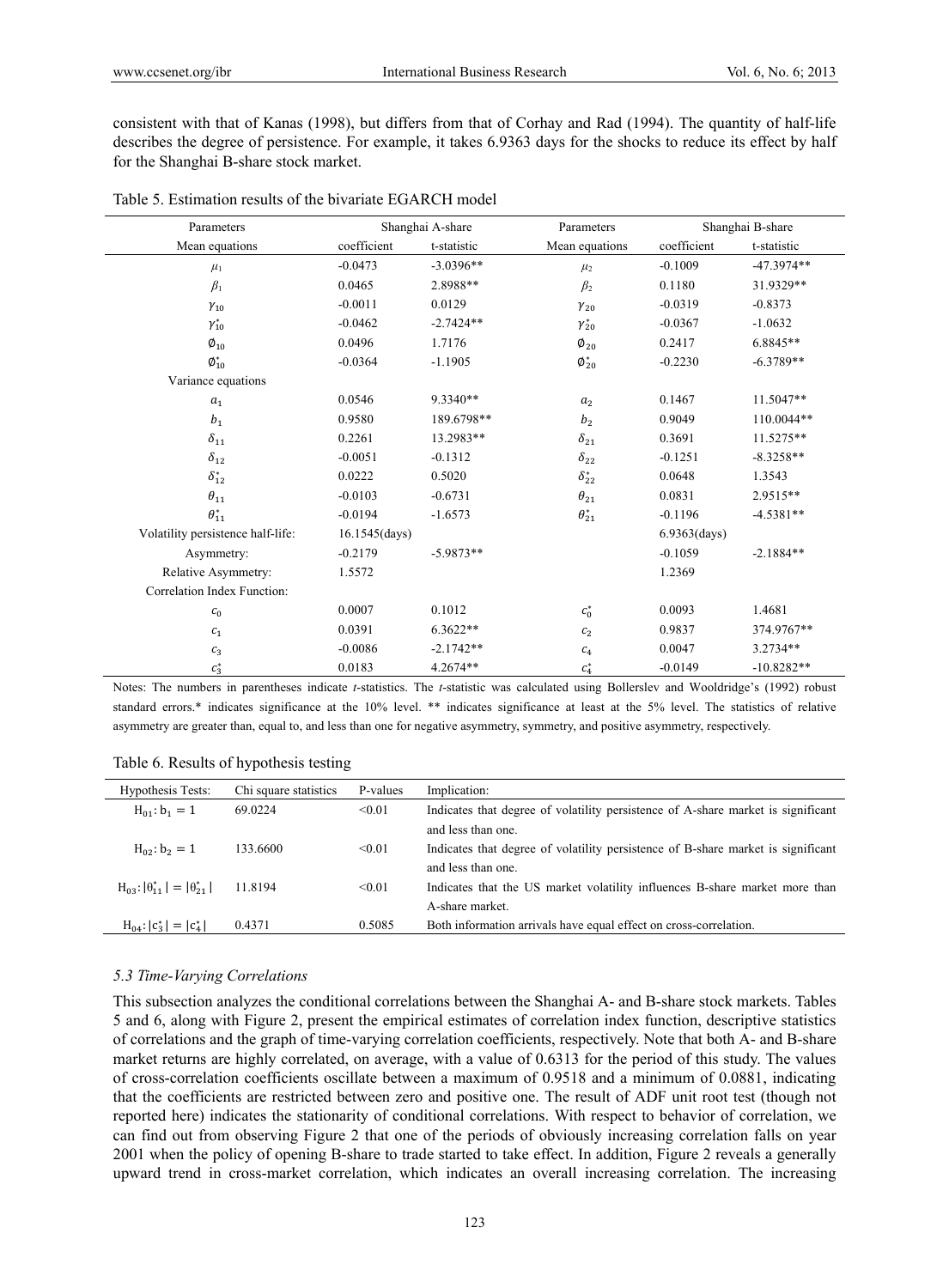correlation could be warranted by observing the change in mean values of correlation from 0.4682 for the period before structural break date to 0.7715 for post-opening period.

| Table 7. Descriptive statistics of cross-correlations |  |
|-------------------------------------------------------|--|
|-------------------------------------------------------|--|

|     | Mean               | - -<br>Var.      | w.<br>urtosis.<br>$\sqrt{V}$ $\Omega$ cc | c.<br><b>Skew</b>                   | aximum<br>-NF | $\sim$ 1<br>umum<br>$- - -$ |
|-----|--------------------|------------------|------------------------------------------|-------------------------------------|---------------|-----------------------------|
| 1/2 | $        -$<br>*** | $4 - 7$<br>1 IZI | $3085**$<br>--<br>ノロー                    | $- - -$ and also<br>531<br>86<br>-- |               | .0881                       |

Note: Jarque-Bera normality test. Var. stands for variance. Var. stands for variance. \*\* indicates significance at least at the 5% level.



Figure 2. Time-varying correlation between the Shanghai A- and B-share stock market return

Regarding the index function (Equation (15)), it shows that the ARCH parameter  $C_1$  is small, positive, and significant and that the GARCH parameter  $C_2$  is large and close to one, showing a high degree of persistence in conditional correlations. These findings are similar to those of Darbar and Deb (2002) and Skintzi and Refenes (2006).

Closer examination of the coefficients of market information arrival shows that both A- and B-share markets play important information roles leading to interactions with different signs. Signs have been reversed for the post-opening period but with equivalent impact on cross-market correlation, as Table 5 shows. The A-share market's information arrivals increase subsequent correlation, while the B-share market's information arrivals reduce subsequent correlation in the post-opening period. One explanation of increasing correlation is that an increase in the volatility of the common factor associated with information that affects both A- and B-share markets in the same direction, while an increase in the volatility of the common factor affecting both A- and B-share markets in opposite directions will decrease the subsequent correlation. The other explanation is that an increase in volatility of market-specific factor will decrease the subsequent correlation. What is more important is that the magnitudes of information arrival coefficient with absolute values  $|C_3^*|$  and  $|C_4^*|$  increase in the post-opening period, which may testify to the effectiveness of opening the B-shares: an increasing responsiveness of cross-market correlation to information arrival.

## *5.4 Diagnostic Tests*

Table 8 presents the diagnostic statistics of this study. Ljung-Box  $O(24)$  and  $O<sup>2</sup>(24)$  tests applied to the standardized residuals and squared standardized residuals indicate that the estimated bivariate EGARCH model is correctly specified. Results of the Engle and Ng test, as a complementary test to Ljung-Box test, indicate a reasonable fit of the estimated bivariate EGARCH model to the data considered. Furthermore, the joint null hypothesis that the mean and variance of standardized residuals are zero and unity respectively is not rejected. To sum, these types of diagnostic statistics confirm that the bivariate EGARCH model is well and adequately specified.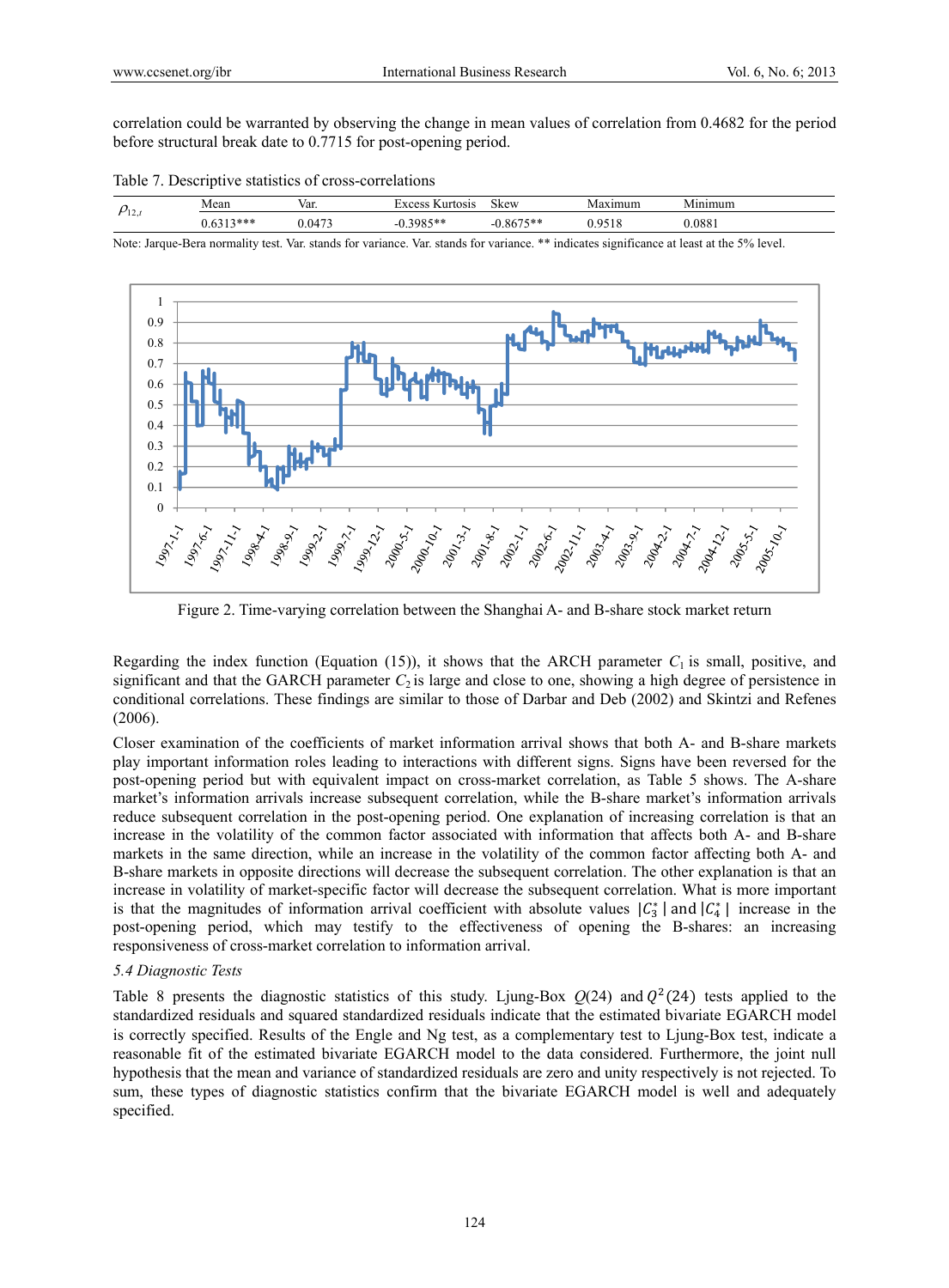|                                                                                                  | Shanghai A              | Shanghai B               |
|--------------------------------------------------------------------------------------------------|-------------------------|--------------------------|
| P values for Ljung-Box $O(24)$ statistics:                                                       |                         |                          |
| z                                                                                                | 0.2426                  | 0.4923                   |
| $z^2$                                                                                            | 0.8855                  | 0.7452                   |
| $Z_1Z_2$                                                                                         | 0.4682                  |                          |
| P values for Skewness of z                                                                       | 0.0846                  | < 0.001                  |
| P values for excess Kurtosis of z                                                                | < 0.001                 | < 0.001                  |
| <i>P</i> values for Engle and Ng (1993) diagnostic Tests:                                        |                         |                          |
| Sign bias test                                                                                   | 0.7421                  | 0.3506                   |
| Negative size bias test                                                                          | 0.1712                  | 0.6565                   |
| Positive size bias test                                                                          | 0.9873                  | 0.9233                   |
| Joint test $(F\text{-statistics})$                                                               | 0.5251                  | 0.7729                   |
| Mean and variance of the standardized residuals                                                  |                         |                          |
| $E(\epsilon_{\rm t}/\sigma_{\rm t})$                                                             | 0.0193                  | 0.0222                   |
| $E[(\varepsilon_t/\sigma_t)^2]$                                                                  | 0.9886                  | 0.9937                   |
| Null hypothesis: mean=0 and variance = $1(F$ -test statistics)                                   | $04290(P-value=0.6512)$ | $0.5864(P-value=0.5564)$ |
| Joint null hypothesis: mean=0 and variance =1 for both markets $(F-test 0.3238 (P-value=0.8622)$ |                         |                          |
| statistics)                                                                                      |                         |                          |

Notes: *z* and  $z^2$  refer to the standardized residual and the squared standardized residual for the corresponding equations, respectively, and  $z_1 z_2$  is the cross product of the two standardized residuals.

#### **6. Summary and Conclusions**

This study uses a bivariate EGARCH model to examine the changing nature of spillovers and dynamic conditional correlations using data from the Shanghai A- and B-share markets as well as the US markets for the period January 2, 1997 to December 30, 2005. The opening of the B-share market to Chinese citizens was the motivation for this empirical investigation on dynamic relationship between the A- and B-share stock markets.

The results of this study reveal that the proposed bivariate EGARCH model with MA(1) can accurately describe both Shanghai A- and B-share market returns. Both Ljung-Box tests and Engle and Ng tests indicate that the estimated models are well specified. The Zivot and Andrews (1992) unit root test shows that the index prices of the A-share are non-stationary or stationary. In spite of a major structural event (e.g., B-share's opening that is detected by the method of Gregory and Hansen), the cointegration between A- and B-share stock markets is not found. A mean spillover from the B- to A-share market was found and not the other way around in the post-opening period; for the same period, volatility spillover from the US stock market to the B-share market was also detected, partly implying international information used by traders in the B-share market.

The regression results of time-varying correlation model, attached to the EGARCH model, indicate that both Aand B-share stock markets play a role of information arrival in terms of transmission to conditional correlation, and that this information role has increased since the opening of the B-share market. That is to say, an increase in responsiveness of cross-market correlation to information arrival has been observed after B-share's opening to Chinese citizens. Finding of spillovers and responsiveness of correlation to information arrivals suggests that portfolio managers may have to rebalance their asset allocation for investment performance.

## **References**

- Bae, K. H., & Karolyi, G. A. (1994). Good news, bad news and international spillovers of stock return volatility between Japan and the US. *Pacific-Basin Finance, 2*, 405-438. http://dx.doi.org/10.1016/0927-538X(94)90003-5
- Bekaert, G., & Harvey, C. R. (2000). Foreign speculators and emerging equity markets. *Journal of Finance, 55*, 566-613. http://dx.doi.org/10.1111/0022-1082.00220
- Bekaert, G., Harvey, C. R., & Ng, A. (2005). Market integration and contagion. *Journal of Business, 78*, 38-70. http://dx.doi.org/10.1086/426519
- Bhar, R. (2001). Return and volatility dynamics in the spot and futures markets in Australia: an intervention analysis in a bivariate EGARCH-X framework. *The Journal of Futures Markets, 21*, 833-850. http://dx.doi.org/10.1002/fut.1903
- Black, F. (1976). Studies of stock market volatility changes. *Proceedings of the American Statistical Association,*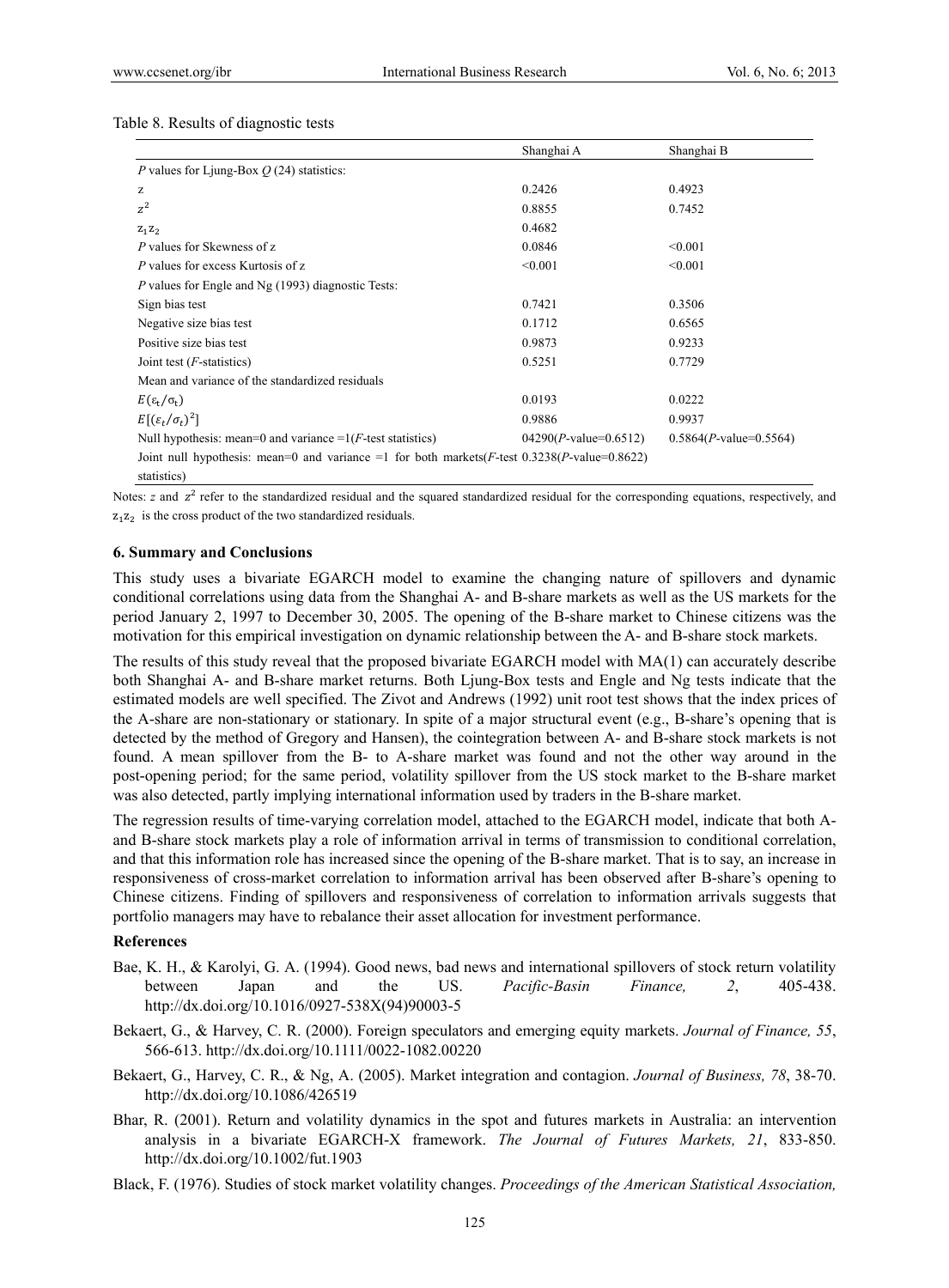*Business and Economics Studies Section*, 177-181.

- Bollerslev, T. (1987). A conditionally heteroscedastic time series model for speculative prices and rates of return. *Review of Economics Statistics, 69*, 542-547. http://dx.doi.org/10.2307/1925546
- Bollerslev, T., & Wooldridge, J. (1992). Quasi-Maximum likelihood estimation and inference in dynamic models with time-varying covariances. *Econometric Review*, *11*, 143-172. http://dx.doi.org/10.1080/07474939208800229
- Bollerslev, T., Engle, R., & Nelson, D. (1994). ARCH Models. In Engle, R., & McFadden, D. (Eds.), *Handbook of Econometrics* (vol. 4, pp. 2960-3038). New York: Elsevier Science.
- Booth, G. G., Martikainen, T., & Tse, Y. (1997). Price and volatilities spillovers in Scandinavian stock markets. *Journal of Banking and Finance, 21*, 811-823. http://dx.doi.org/10.1016/S0378-4266(97)00006-X
- Cajueiro, D. O., Gogas, P., & Tabak, B. M. (2009). Does financial market liberalization increase the degree of market efficiency? The case of the Athens stock exchange. *International Review of Financial Analysis, 18*, 50-57. http://dx.doi.org/10.1016/j.irfa.2008.11.004
- Chan, K. C., Fung, H. G., & Thapa, S. (2007). China financial research: A review and synthesis. *International Review of Economics and Finance, 16*, 416-428. http://dx.doi.org/10.1016/j.iref.2005.09.004
- Christie, A. A. (1982). The stochastic behavior of common stock variances: value, leverage, and interest rate effects. *Journal of Financial Economics, 10*, 407-432. http://dx.doi.org/10.1016/0304-405X(82)90018-6
- Corhay, A., & Rad, A. T. (1994). Daily returns from European stock markets. *Journal of Business Finance and Accounting, 21*, 271-281. http://dx.doi.org/10.1111/j.1468-5957.1994.tb00318.x
- Covrig, V., & Ng, L. (2004). Volume autocorrelation, information, investor trading. *Journal of Banking and Finance, 28*, 2155-2174. http://dx.doi.org/10.1016/j.jbankfin.2003.08.005
- Darbar, S. M., & Deb, P. (2002). Cross-market correlations and transmission of information. *Journal of Futures Markets, 22*, 1059-1082. http://dx.doi.org/10.1002/fut.10045
- Domanski, D., & Kremer, M. (2000). The dynamics of international asset price linkages and their effects on German stock and bond markets. In BIS conference papers: International Financial Markets and Financial Stability, BIS, Basel, Switzerland, 134-158.
- Engle, R. F., & Kroner, K. F. (1995). Multivariate simultaneous generalized ARCH. *Econometric Review, 11*, 122-150.
- Engle, R. F., & Ng, V. K. (1993). Measuring and testing the impact of news on volatility. *Journal of Finance, 48*, 1749-1778. http://dx.doi.org/10.1111/j.1540-6261.1993.tb05127.x
- Eun, C. S., & Shim, S. (1989). International transmission of stock market movements. *Journal of Financial and Quantitative Analysis, 24*, 41-56. http://dx.doi.org/10.2307/2330774
- Glosten, L. R., Jagannathan, R., & Runkle, D. (1993). On the relation between the expected value and the volatility of the nominal excess return on stocks. *Journal of Finance, 48*, 1779-1801. http://dx.doi.org/10.1111/j.1540-6261.1993.tb05128.x
- Gregory, A., & Hansen, B. E. (1996). Residual-based tests for cointegration in models with regime shifts. *Journal of Econometrics, 70*, 99-126. http://dx.doi.org/10.1016/0304-4076(69)41685-7
- Gulen, H., & Mayhew, S. (2000). Stock index futures trading and volatility in international equity markets. *Journal of Futures markets, 20*, 661-685. http://dx.doi.org/10.1002/1096-9934(200008)20:7<661::AID-FUT3>3.0.CO;2-R
- Gupta, R., & Donleavy, G. D. (2009). Benefits of diversifying investments into emerging markets with time-varying correlations: an Australian perspective. *Journal of Multinational Financial Management, 19*, 160-177. http://dx.doi.org/10.1016/j.mulfin.2008.10.001
- Gupta, R., & Mollik, A. T. (2008). Volatilities, time-varying correlation and international portfolio diversification: en empirical study of Australia and emerging markets. *International Research Journal of Finance and Economics, 18*, 18-37.
- Hamao, Y. R., Masulis, R. W., & Ng, V. K. (1990). Correlation in price changes and volatility across international stock markets. *Review of Financial Studies, 3*, 281-307. http://dx.doi.org/10.1093/rfs/3.2.281
- Hansen, L. P. (1982). Large sample properties of generalized method of moments estimators. *Econometrica, 50*,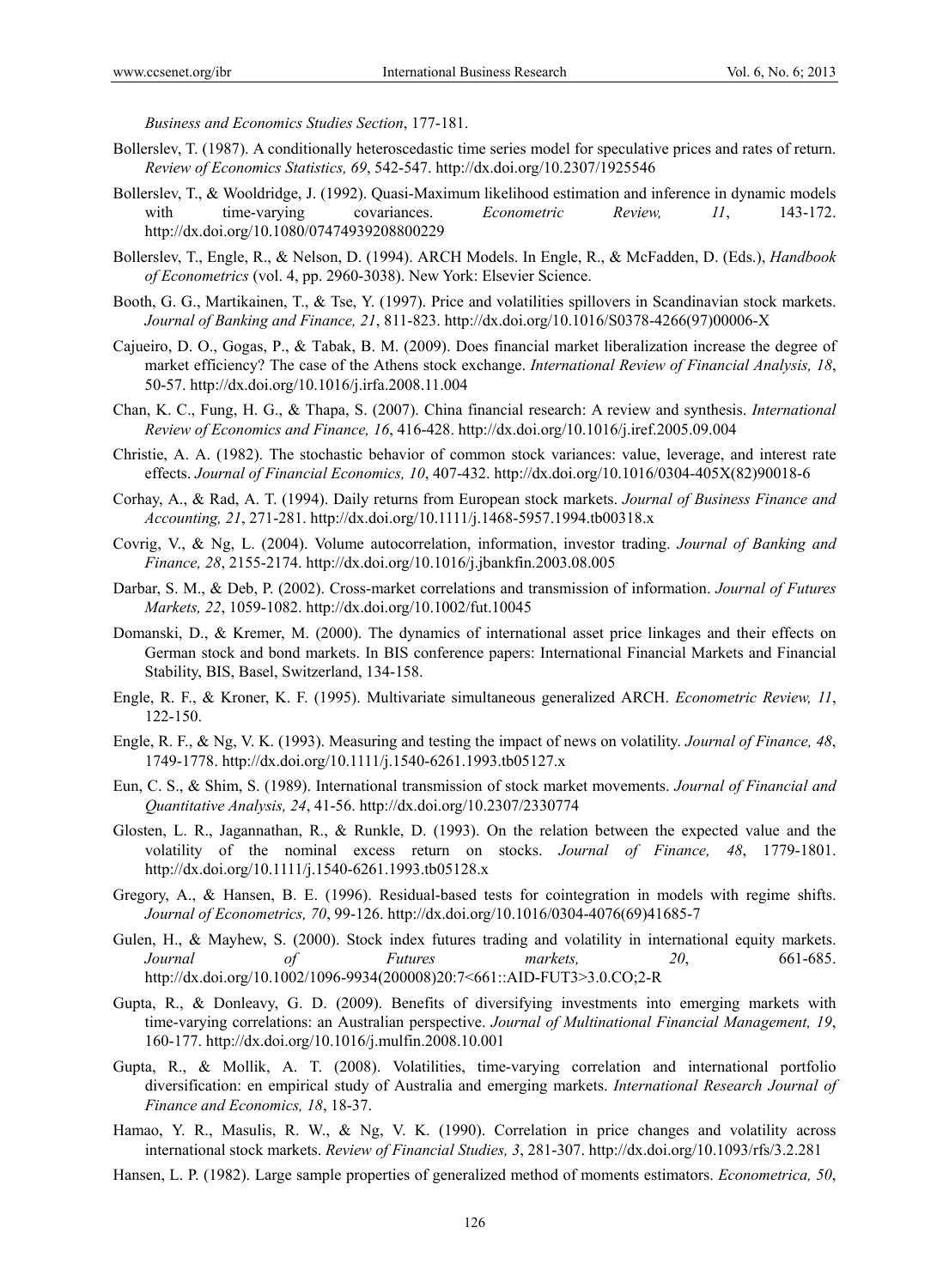1029-1054. http://dx.doi.org/10.2307/1912775

- Hausman, J. A. (1978). Specification test in econometrics. *Econometrica, 46*, 1251-1271. http://dx.doi.org/10.2307/1913827
- Hung, J. C. (2009). Deregulation and liberalization of the Chinese stock market and the improvement of market efficiency. *Quarterly Review of Economics and Finance, 49*, 843-857. http://dx.doi.org/10.1016/j.qref.2009.04.005
- Jaleel, F. M., & Samarakoonb, L. P. (2009). Stock market liberalization and return volatility: Evidence from the emerging market of Sri Lanka. *Journal of Multinational Financial Management, 19*, 409-423. http://dx.doi.org/10.1016/j.mulfin.2009.07.006
- Jayasuriya, S. (2005). Stock market liberalization and volatility in the presence of favorable market characteristics and institutions. *Emerging Markets Review, 6*, 170-191. http://dx.doi.org/10.1016/j.ememar.2005.03.001
- Jeon, B., & Chiang, T. (1991). A system of stock prices in World stock exchange: common stochastic trends for 1975-1990? *Journal of Economic and Business, 43*, 329-338. http://dx.doi.org/10.1016/0148-6195(91)90029-V
- Jochum, C. (2001). Is the covariance of international stock market returns regime dependent? *European Journal of Finance, 7*, 247-268. http://dx.doi.org/10.1080/13518470010042210
- Kanas, A. (1998). Volatility spillovers across equity markets: European evidence. *Applied Financial Economics, 8*, 245-256. http://dx.doi.org/10.1080/096031098333005
- Karolyi, G. A. (1995). A multivariate GARCH model of international transmissions of stock returns and volatility: the case of the United States and Canada. *Journal of Business and Economic Statistics, 13*, 11-25.
- Karolyi, G. A., & Stulz, R. M. (1996). Why do markets move together? An investigation of US-Japan stock return co-movements. *Journal of Finance, 51*, 951-986. http://dx.doi.org/10.1111/j.1540-6261.1996.tb02713.x
- King, M., Sentana, E., & Wadhwani, S. (1994). Volatility and links between national stock markets. *Econometrica, 62*, 901-933. http://dx.doi.org/10.2307/2951737
- Koch, P. D., & Koch, T. W. (1991). Evolutions in dynamic linkages across national stock indexes. *Journal of International Money and Finance, 10*, 231-251. http://dx.doi.org/10.1016/0261-5606(91)90037-K
- Koutmos, G., & Booth, G. G. (1995). Asymmetric volatility transmission in international stock markets. *Journal of International Money and Finance, 14*, 747-762. http://dx.doi.org/10.1016/0261-5606(95)00031-3
- Lamoureux, C. G., & Lastrapes, W. D. (1990). Heteroscedasticity in stock return data: Volume vs. GARCH effects. *Journal of Finance, 45*, 221-229. http://dx.doi.org/10.1111/j.1540-6261.1990.tb05088.x
- Lin, Y. A., & Swanson, P. E. (2008). The Effect of China's Reform Policies on Stock Market Information Transmission. *Quarterly Journal of Finance and Accounting, 47*, 49-75.
- Longin, F., & Solink, B. (1995). Is the correlation in international equity returns constant: 1960-1990. *Journal of International Money and Finance, 14*, 3-26. http://dx.doi.org/10.1016/0261-5606(94)00001-H
- Lu, C., Wang, K., Chen, H., & Chong, J. (2007). Integration A- and B-share markets in China: the effects of regulatory policy changes on market efficiency. *Review of Pacific Basin Financial Markets and Policies, 10*, 309-323. http://dx.doi.org/10.1142/S0219091507001082
- McAleer, M. (2005). Automated inference and learning in modeling financial volatility. *Econometric Theory, 21*, 232-261. http://dx.doi.org/10.1017/S0266466605050140
- Morrison, D. (1983). *Applied linear statistical methods*. New Jersey: Prentice Hall, Inc.
- Muthuswamy, J., Sarkar, S., Low, A., & Terry, E. (2001). Time variation in the correlation structure of exchange rates: High frequency analysis. *Journal of Futures markets, 21*, 127-144. http://dx.doi.org/10.1002/1096-9934(200102)21:2<127::AID-FUT2>3.0.CO;2-B
- Narayan, P., & Smyth, R. (2005). Cointegration of stock markets between New Zealand, Australia and G7 economies: searching for comovement under structural change. *Australian Economic Papers, 44*, 231-247. http://dx.doi.org/10.1111/j.1467-8454.2005.00262.x
- Nelson, D. (1991). Conditional heteroscedasticity in asset returns: A new approach. *Econometrica, 59*, 347-370.